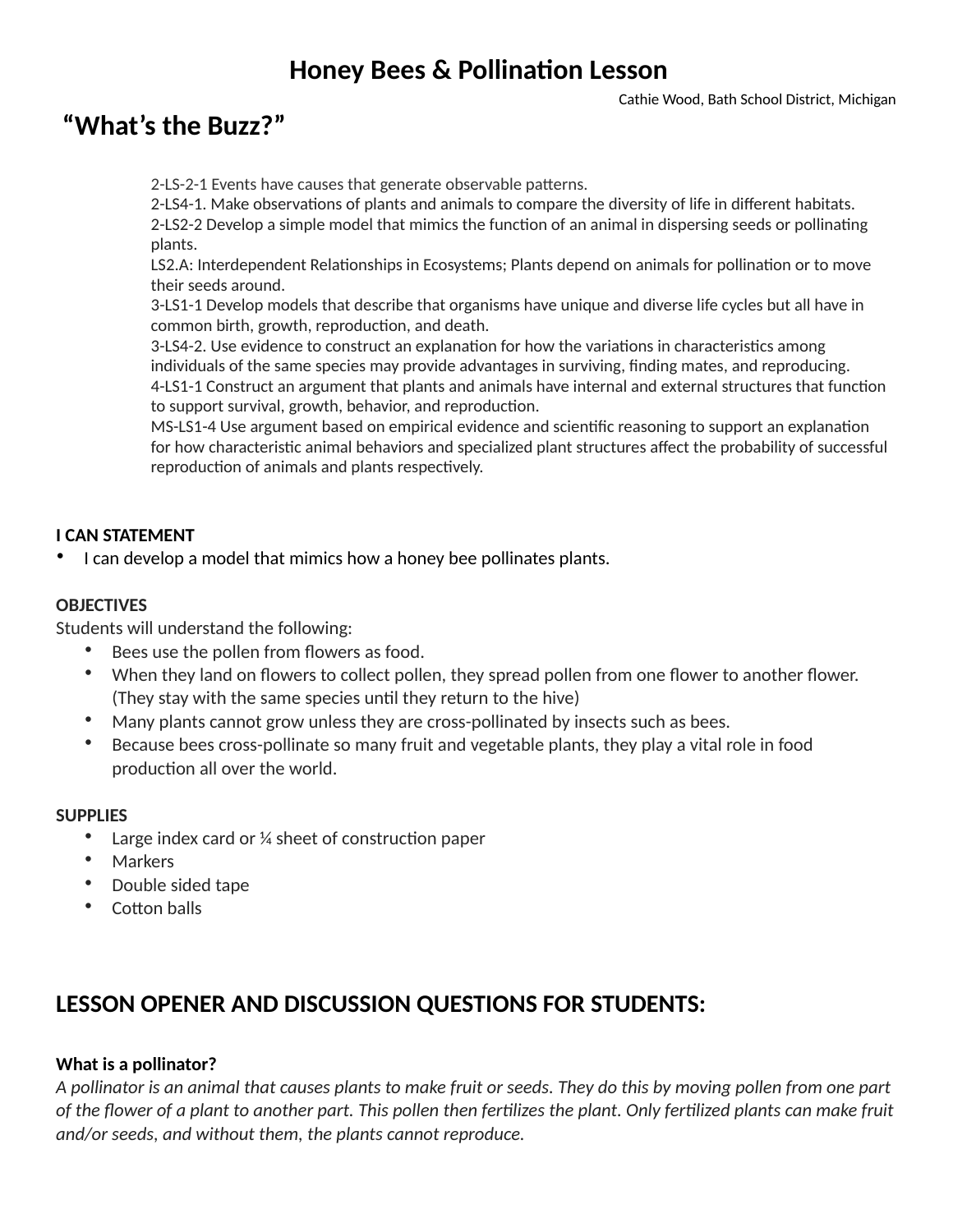#### **What are examples of pollinators?**

*Pollinators are animals of all types that visit flowers and take away their pollen. Pollen is a sex cell of plants. Insects - such as honey bees, bumblebees and wasps - and other animals - such as*  birds, rodents, monkeys, butterflies, and even humans - are all examples of pollinators.

### **Why is pollination important?**

*Pollination is important because it leads to the production of fruits we can eat, and seeds that will create more plants. Pollination begins with flowers. Flowers have male parts that produce very small grains called* pollen. Pollination is the transfer of pollen grains from one flower to another.

#### **What would happen to our planet if we didn't have animals to pollinate flowers?**

*We wouldn't have food! In fact, one third of our global food supply is pollinated by bees. Simply put, bees keep plants and crops alive. Without bees, humans wouldn't have very much to eat. ... If bees do not have enough to eat, we won't have enough to eat.* 

### **What would happen if the bees die out?**

*They are critical pollinators: they pollinate 70 of the around 100 crop species that feed 90% of the world. Honey bees are responsible for \$30 billion a year in crops. That's only the start. We may lose all the plants that bees pollinate, all of the animals that eat those plants and so on up the food chai*

### **Honey Bee Facts**

Honey bees are social insects and live in large groups called colonies. There are three types, or castes, of honey bees—queen, worker, and drone. Honey bees have four distinct life stages—egg, larva, pupa, and adult. Complete metamorphosis takes between 16 and 24 days.

Queen = 16 days Worker = 21 days Drone = 24 days

The queen lays each egg into a different cell of the honeycomb. It is her job to determine whether the egg will grow into a male or female bee. Fertilized eggs will become female workers, and unfertilized eggs will become male drones. After three days, the egg hatches and a worm-like creature, called larva, is unveiled. Worker bees feed the larva royal jelly—a milky, yellow syrup secreted from a gland in the worker bee's head. As it grows, the larva sheds its skin four to five times. On about day nine, the larva spins itself a cocoon. A worker bee seals the cocoon into the cell with wax.

In a honey bee colony with a population of 50,000-60,000 workers, nearly 20,000 of those workers are forager bees bringing in nectar and pollen to feed the colony. Honey bees are extremely important to humans. Bees are pollinators. They collect pollen (protein) and nectar (carbohydrate) from flowering trees and plants and transfer pollen from flower to flower. The pollen sticks to their hairy hind legs in a pollen basket. When the pollen basket is full, the bees return to the hive. Worker bees also suck up nectar with their lapping mouthparts. The proboscis is like a long tongue with a spoon at the end. They take the nectar back to the hive where they store it in a cell. Once the cell is full and has 18% moisture, the bees cap the cell with wax. That's the honey we eat! Bees pollinate 95 different crops, helping to create nearly one-third of the world's food supply. Honey bees use the nectar they gather from flowers to make honey, which is the only commercial food produced by insects that is eaten by humans on a wide scale. Honey bees also produce beeswax, which is used to make candles, artists' materials, lubricants, polishes, and cosmetics. Bee venom, pollen, royal jelly, and propolis are other bee-made products used in manufacturing, and for nutritional and medical purposes.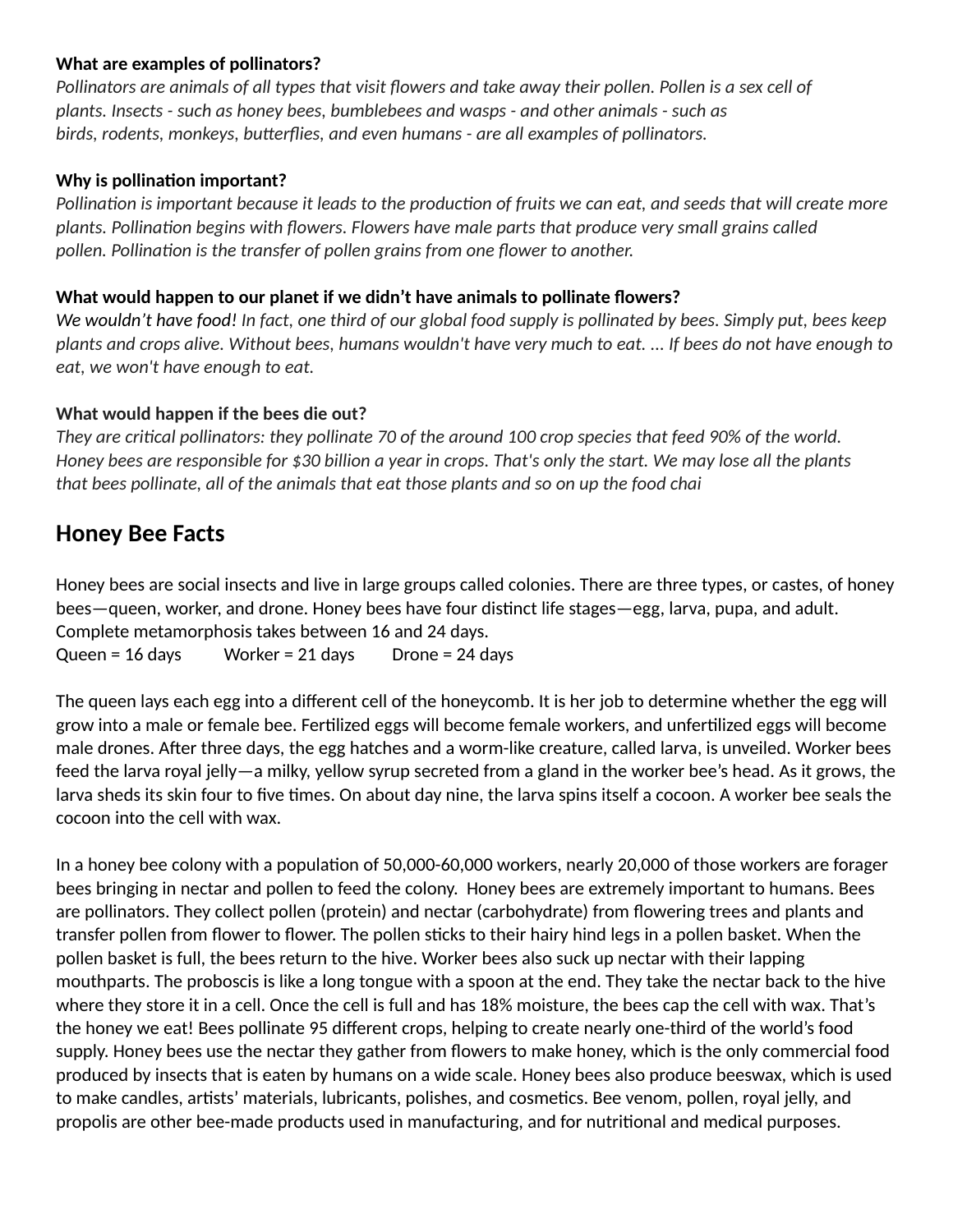Ask students, "Why are honey bees important to humans?"

## **EXPLORATION/ACTIVITY/GAME - Pollination Tag**

- 1. Start by telling students to draw their favorite fruit on a piece of paper.
- 2. On the other side of the paper, tell students to draw a large flower.
- 3. In the center of their flower, place a piece of double-sided tape, and attach a cotton ball to the flower. This is the pollen! Students may choose to color the cotton ball with marker to distinguish their pollen from the other flower's in the class.
- 4. Next, choose three students to be pollinators. The pollinators will now chase the flowers in a game of tag (you may want to implement some rules for safety).
- 5. When a flower is tagged, it must give its pollen to the pollinator. If the pollinator is already carrying a cotton ball, he/she hands the pollen to the flower to pollinate it. When this happens, the flower turns over his/her piece of paper to show that he/she turned into a fruit.
- 6. This player then comes out of the game to sit down.
- 7. The game ends when most of the flowers have been pollinated and turned into fruits!

https://gardenatschool.wordpress.com/2012/06/16/pollination-games/

- 8. Ask the following questions to students:
	- a. Do we need honey bees to pollinate orchards, fields, gardens, etc.
	- b. What would happen if the bees did not pollinate the apple orchards, peach trees, blueberry bushes, gardens, etc.
	- c. What can we do to help honey bees? *Plant native flowers and trees. Trees provide the earliest and most abundant pollen and nectar sources for bees. Redbud provides a nice balanced diet. Sugar Maple, Pussywillows, Tulip Poplar, Autumn Olive (invasive, but abundant along roadsides), and Basswood are good early sources of food for bees.*
- 9. **DEBRIEFING** -- Have students document what they observe or notice from the investigation in their journals. Students should be able to write their observations down and begin to understand the concept of making a claim and be able to back up their thinking. Ask "What did you notice (their claim) and what is the evidence?"
- 10. **DEBRIEFING**: -- **Circle. Square. Triangle.**

After being presented with new content, ask students to jot down three things in their journals or on an index card:

- a. **Circle**: What's still going around in your head? What do you still not understand?
- b. **Square**: What's squared away? What do you really understand?
- c. **Triangle**: What three things could you do with your new learning? What will you do to make a change? How will you help the bees?

[Dirksen, D. "Hitting the Reset Button: Using Formative Assessment to Guide Instruction," *Phi Delta Kappan*. April 2011]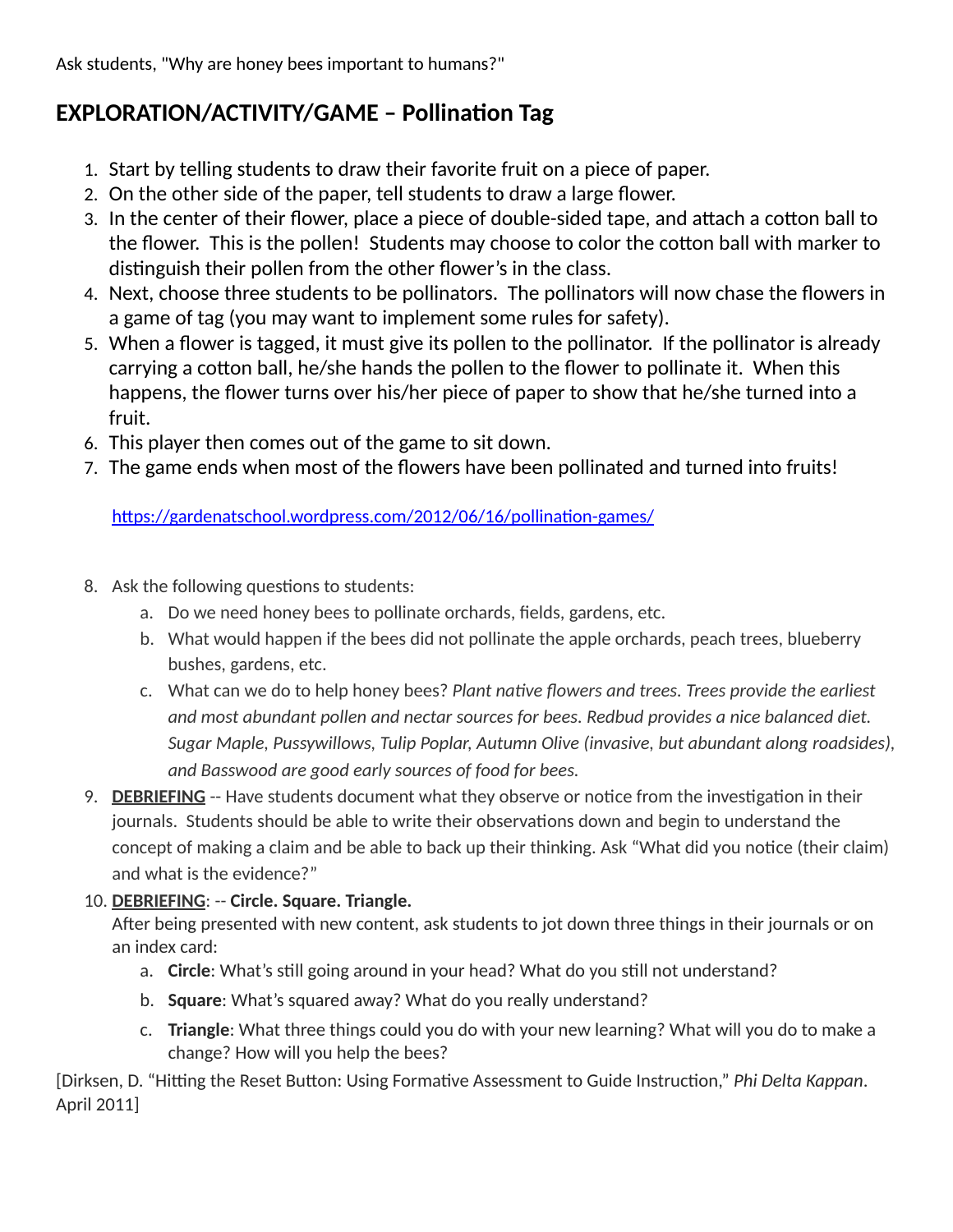## **Fun Bee and Honey Facts**

- A honey bee can fly up to 15 miles per hour.
- A honey bee worker only makes an average of  $1/12$  of a teaspoon in her lifetime.
- One ounce of honey would fuel a bees flight around the world.
- A pound of honey is made by 2 million flower visits. The bees fly 55,000 miles back and forth to bring that honey.
- A honey bee visits 50-100 flowers in one trip.
- Honey comb is hexagon (six-sided) shaped. The wall of comb is 2/1000 inch thick, but can support 25 times their own weight.
- Honey bees beat their wings 11,400 times per minute. This beating of wings makes the buzzing noise.
- Honey bees never sleep.
- An average hive has 50,000 to 60,000 worker bees.
- The honey bee is the only insect that produces food for humans.
- Honey keeps very well. A pot of honey was found in good condition in King Tut's tomb.
- Honey is full of a variety of vitamins and essential minerals, antioxidants, and amino acids.
- Eating honey is a natural way to get an energy boost. It is a mixture of simple sugars--glucose and fructose. Studies have shown that this works best in preventing fatigue and enhancing athletes' performance.
- Honey is an antimicrobial agent and can be used effectively on minor burns or scrapes. It has been shown to speed the healing of wounds.

Adapted from Better Lesson and California Ag in the Classroom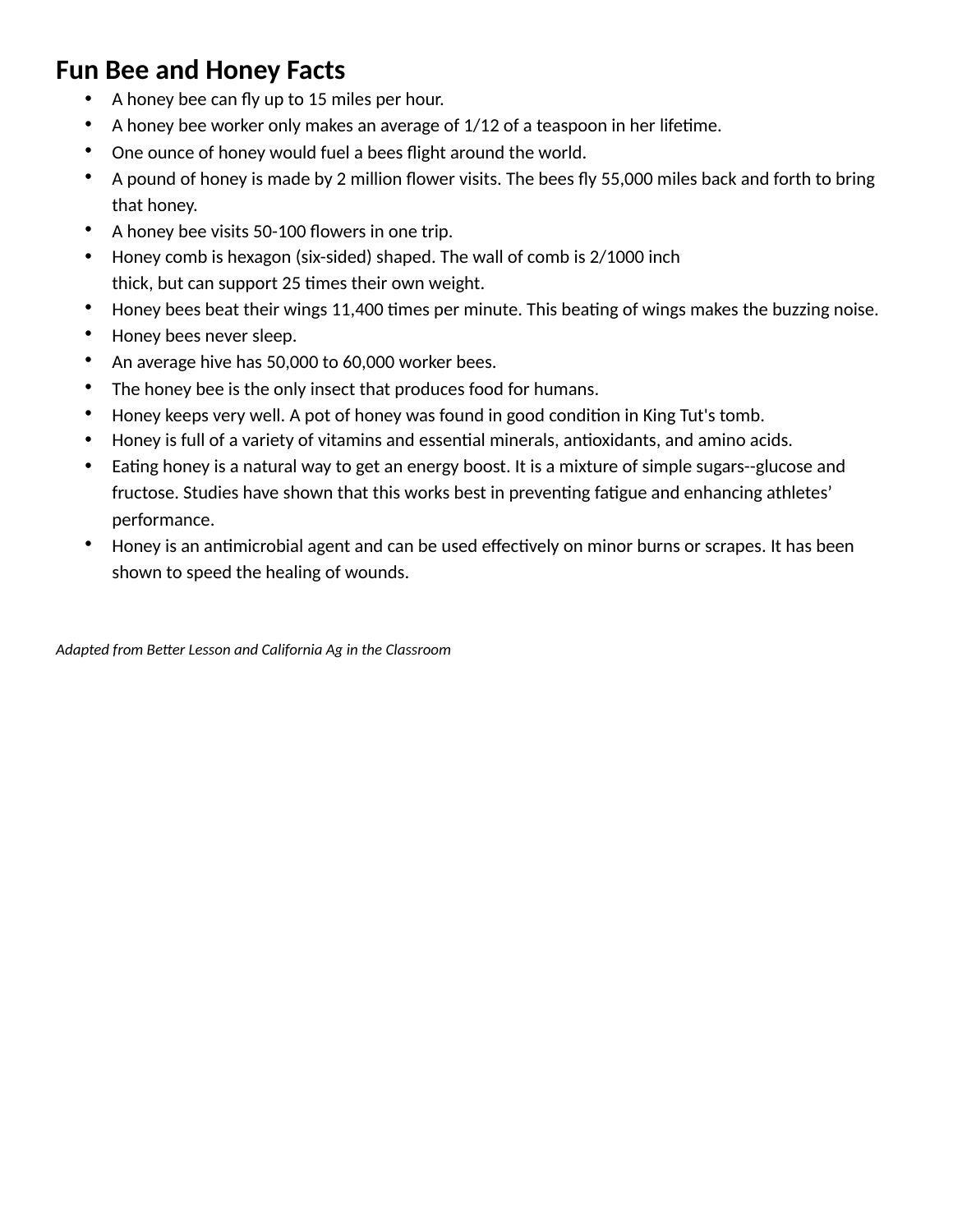# **EXTENSIONS/ENRICHMENT**

Have students write a paragraph describing why bees are important in the pollination of an apple tree blossom. Have them include one way the weather could hurt, slow or stop bees from pollination and one way the weather could help bees pollinate apple trees. Have them explain one other condition that could affect pollination (chemicals, humans, types of crops, predators, etc.)

If you have Chromebooks or Google Classroom, have them watch a YouTube video of honey bees in action.

https://www.youtube.com/watch?v=IE-8QuBDkkw

https://www.youtube.com/watch?v=f6mJ7e5YmnE

https://www.youtube.com/watch?v=6-tqiaPoS2U

https://www.youtube.com/watch?v=UlEZU5L-M0E

# **LITERARY CONNECTIONS**

*UnBEElievables*  By Douglas Florian Poems and Paintings

The Beeman by Laurie Krebs

The Bee Tree by Patricia Polacco

The Magic School Bus Inside a Beehive